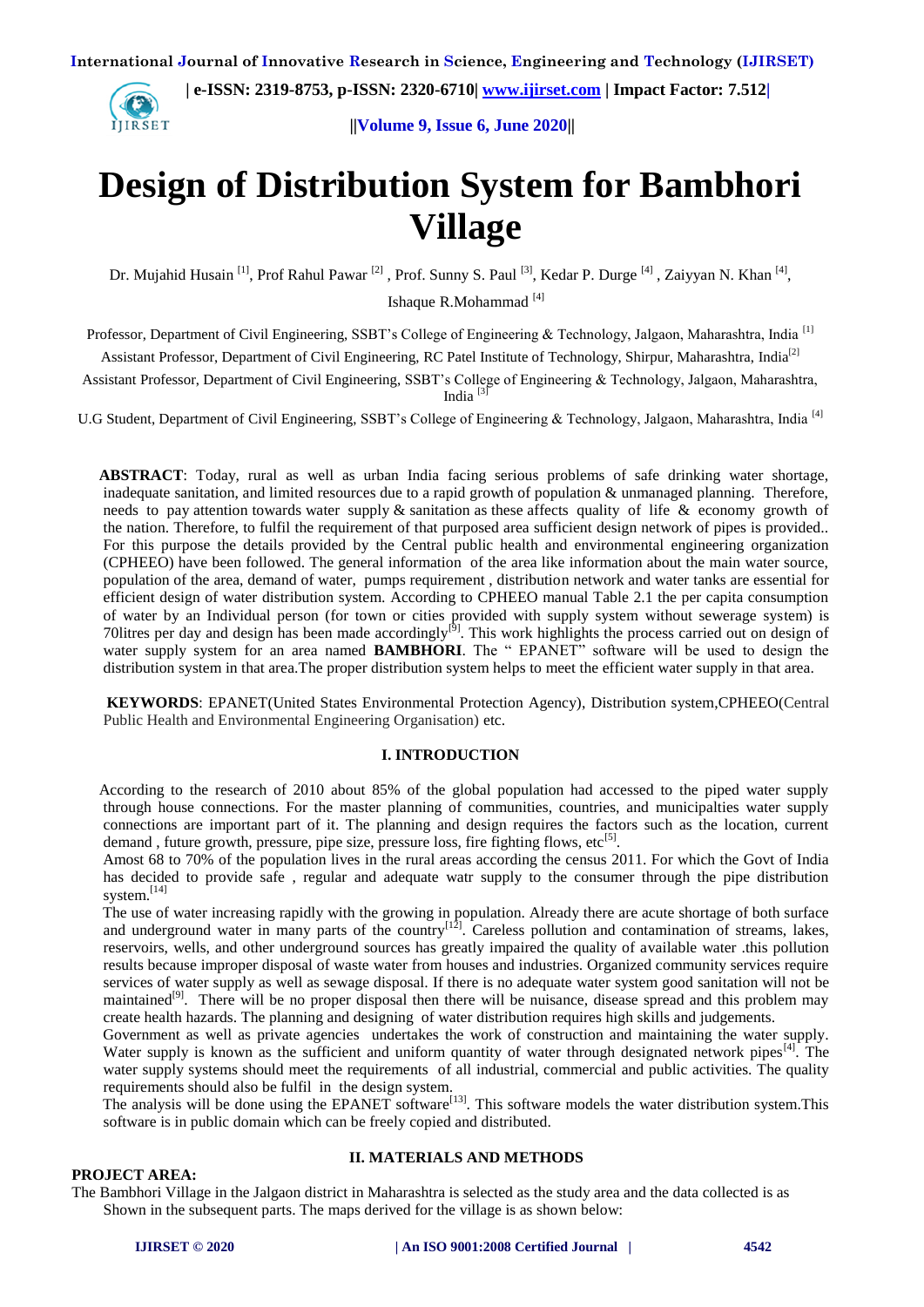**| e-ISSN: 2319-8753, p-ISSN: 2320-6710| [www.ijirset.com](http://www.ijirset.com/) | Impact Factor: 7.512|**

**||Volume 9, Issue 6, June 2020||**



Fig-1 Layout of bambhori Village

## **EXSISTING SYSTEM DETAILS:**

Well- There is college "SSBT COET Jalgaon" whose well was used for water supply but now Bambhori village has their own well which is 25feet deep and 1.5m dia in Girna river.

Pump- 10HP centrifugal pump which is 6 to 7 years old.

OHT- A RCC constructed OHT constructed in 1956 having capacity of 55000 lit .

Pipe line network- The village is divided in 5 wards.The network covered in the village is of PVC material.

## **POPULATION DETERMINATION:**

The population data available from the statistical department according to the 2011 census was  $6392^{[2]}$ . Then the same population was forecasted for the year 2041 with a 5% incremental change which came out to be 13505.Hence for the above population according to the by taking per capita as 70 lpcd including losses as per CPHEEO manual<sup>[9]</sup>.

## **SURVEYS AND MAPS:**

The survey between the source of water supply and proposed distribution area is carried out to decide the alignment and positioning of rising main, which carry the treated water and supply it to distribution reservoir.

The distribution area is also surveyed and detailed maps of are prepared showing the positions of roads, streets, lanes, residential areas, commercial locality, industrial areas, farms etc. The topographical map for the area will be prepared to get the elevation of that area.. The cross section of streets, roads, lanes is also prepared, showing the position of existing underground service lines like sewer line, Gas supply line, electric and telephone lines, existing water supply lines (if any), etc.

## **TENTATIVE LAYOUT:**

A tentative layout of the distribution line is then prepared, showing the location of the source, treatment plant, reservoir, distribution mains, valves, hydrants, etc. The whole area is divided into various distribution zones. The population density( average number of people per hectare are) should also be marked . The pipeline length must be kept short.

## **USING THE EPANET TOOL**

As the EPANET tool is very user friendly one should adopt the following procedure as mentioned.

- 1. With the available data one should prepare scheme for the design.
- 2. Import the layout of the map from the AUTOCAD file in to the EPANET.
- 3. Fixed the total demand from the tank.
- 4. Assign the unit of the flow also assign the formula.
- 5. The hydraulic properties like length , diameter, roughness are also to be assigned.
- 6. Run the hydraulic analysis.
- 7.

## **III. RESULTS AND DISCUSSION**

In this paper water distribution network for Bambhori village was done.The distribution system consist of 89 junctions and 92 pipes and 1 tank as shown in the figure. The daily is considered as 70lpcd.Following figures shows the various parameters and data on the network.

Table-1 represents the length of the pipes, the pipe diameter required for the free flow coefficient of roughness, velocity between the pipe and the unit headloss. The columns (length, diameter, roughness) are the unit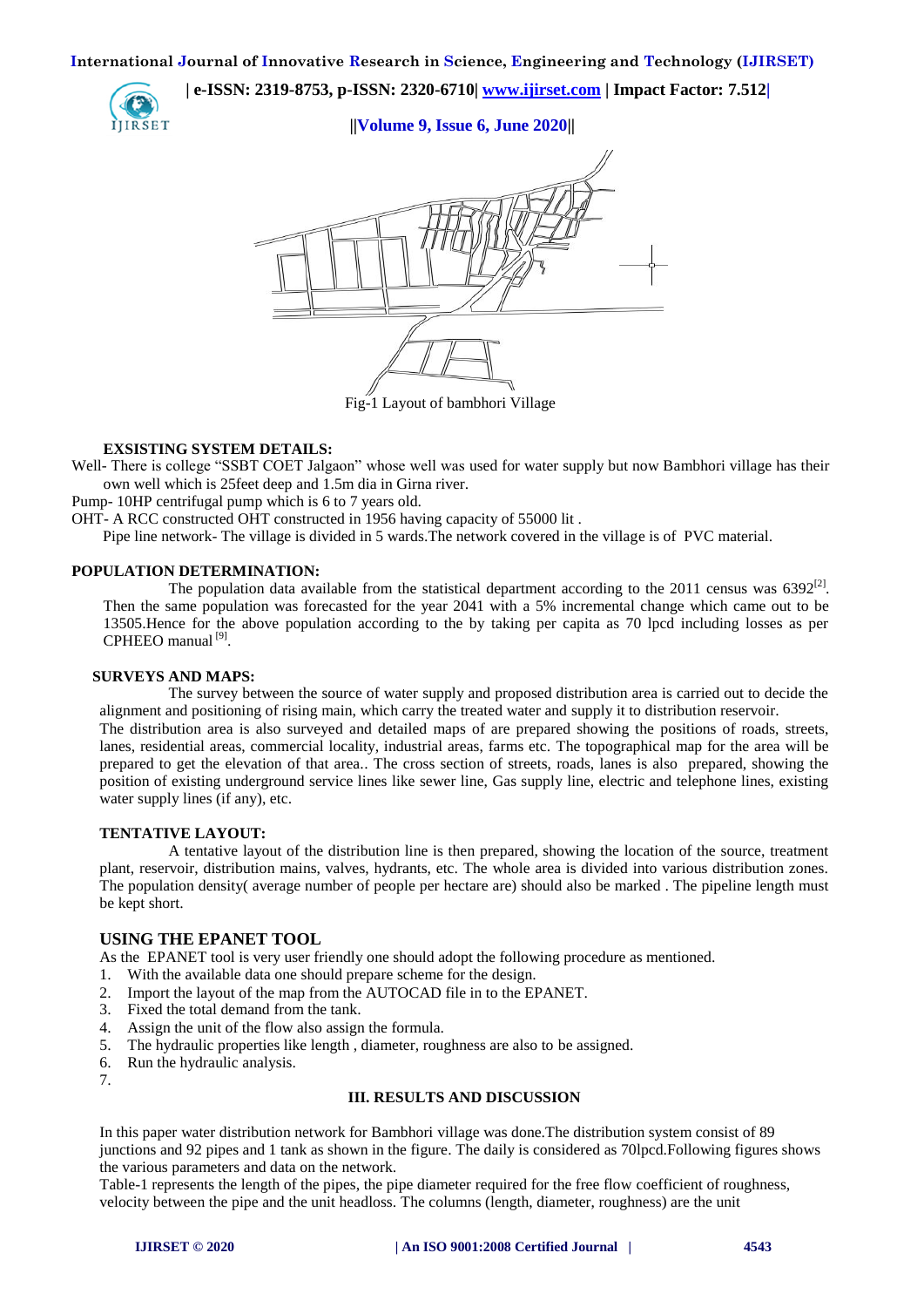

## **| e-ISSN: 2319-8753, p-ISSN: 2320-6710| [www.ijirset.com](http://www.ijirset.com/) | Impact Factor: 7.512|**

## **||Volume 9, Issue 6, June 2020||**

parametersassigned to the network system whereas the columns (flow, velocity , headloss) are the output obtained after the simulation is run.

The demands at the nodes were also calculated by considering the rate of demand as 70 lpcd and the results obtained are mentioned in Table-2,

|                | Length       | <b>Diameter</b> | Lable 1- Details of helwork from El Arve I tool.<br><b>Roughness</b> | Flow       | <b>Velocity</b> | Unit<br><b>Headloss</b> |
|----------------|--------------|-----------------|----------------------------------------------------------------------|------------|-----------------|-------------------------|
| <b>Link ID</b> | $\mathbf{m}$ | mm              |                                                                      | <b>LPS</b> | m/s             | m/km                    |
| Pipe 2         | 16.75        | 250             | 150                                                                  | 29.1       | 0.59            | 1.22                    |
| Pipe 3         | 47.55        | 250             | 150                                                                  | 29.1       | 0.59            | 1.22                    |
| Pipe 4         | 36.48        | 250             | 150                                                                  | 28.1       | 0.57            | 1.14                    |
| Pipe 5         | 129.80       | 200             | 150                                                                  | 20.77      | 0.66            | 1.93                    |
| Pipe 6         | 42.00        | 200             | 150                                                                  | 15.88      | 0.51            | 1.18                    |
| Pipe 7         | 147.24       | 160             | 150                                                                  | 10.01      | 0.5             | 1.48                    |
| Pipe 8         | 53.85        | 120             | 150                                                                  | 5.62       | 0.5             | 2.07                    |
| Pipe 9         | 133.98       | 90              | 150                                                                  | 0.67       | 0.11            | 0.16                    |
| Pipe 10        | 41.86        | 120             | 150                                                                  | 4.68       | 0.41            | 1.47                    |
| Pipe 11        | 182.61       | 120             | 150                                                                  | 0.91       | 0.08            | 0.07                    |
| Pipe 12        | 46.18        | 120             | 150                                                                  | 3.56       | 0.31            | 0.89                    |
| Pipe 13        | 77.34        | 120             | 150                                                                  | 3.25       | 0.29            | 0.75                    |
| Pipe 14        | 46.66        | 90              | 150                                                                  | 0.23       | 0.04            | 0.02                    |
| Pipe 15        | 33.72        | 90              | 150                                                                  | 0.17       | 0.03            | 0.01                    |
| Pipe 16        | 71.87        | 90              | 150                                                                  | 0.36       | 0.06            | 0.05                    |
| Pipe 17        | 62.96        | 90              | 150                                                                  | 0.31       | 0.05            | 0.04                    |
| Pipe 18        | 62.99        | 90              | 150                                                                  | 0.31       | 0.05            | 0.04                    |
| Pipe 19        | 17.41        | 90              | 150                                                                  | 0.09       | 0.01            | $\boldsymbol{0}$        |
| Pipe 20        | 20.48        | 90              | 150                                                                  | 2.39       | 0.38            | 1.72                    |
| Pipe 21        | 19.70        | 90              | 150                                                                  | 1.7        | 0.27            | 0.92                    |
| Pipe 22        | 17.66        | 90              | 150                                                                  | 0.87       | 0.14            | 0.27                    |
| Pipe 23        | 17.57        | 90              | 150                                                                  | 0.09       | 0.01            | $\boldsymbol{0}$        |
| Pipe 24        | 76.58        | 90              | 150                                                                  | 0.38       | 0.06            | 0.06                    |
| Pipe 25        | 84.58        | 90              | 150                                                                  | 0.42       | 0.07            | 0.07                    |
| Pipe 26        | 46.82        | 90              | 150                                                                  | 0.23       | 0.04            | 0.02                    |
| Pipe 27        | 30.08        | 90              | 150                                                                  | 2.16       | 0.34            | 1.43                    |
| Pipe 28        | 7.38         | 90              | 150                                                                  | 1.63       | 0.26            | 0.85                    |
| Pipe 29        | 19.90        | 90              | 150                                                                  | 1.26       | 0.2             | 0.53                    |
| Pipe 30        | 105.22       | 90              | 150                                                                  | 0.53       | 0.08            | 0.11                    |
| Pipe 31        | 125.88       | 90              | 150                                                                  | 0.63       | 0.1             | 0.15                    |
| Pipe 32        | 65.50        | 90              | 150                                                                  | 0.33       | 0.05            | 0.04                    |
| Pipe 33        | 76.26        | 90              | 150                                                                  | 0.38       | 0.06            | 0.06                    |
| Pipe 34        | 94.78        | 120             | 150                                                                  | 5.66       | 0.5             | 2.1                     |
| Pipe 35        | 30.61        | 90              | 150                                                                  | 0.15       | 0.02            | 0.01                    |
| Pipe 36        | 26.01        | 120             | 150                                                                  | 4.74       | 0.42            | 1.51                    |
| Pipe 37        | 47.62        | 120             | 150                                                                  | 3.83       | 0.34            | 1.02                    |
| Pipe 38        | 102.08       | 90              | 150                                                                  | 0.81       | 0.13            | 0.23                    |
| Pipe 39        | 96.42        | 90              | 150                                                                  | 0.93       | 0.15            | 0.3                     |
| Pipe 40        | 51.92        | 90              | 150                                                                  | 0.26       | 0.04            | 0.03                    |

**Table 1- Details of network from EPANET tool.**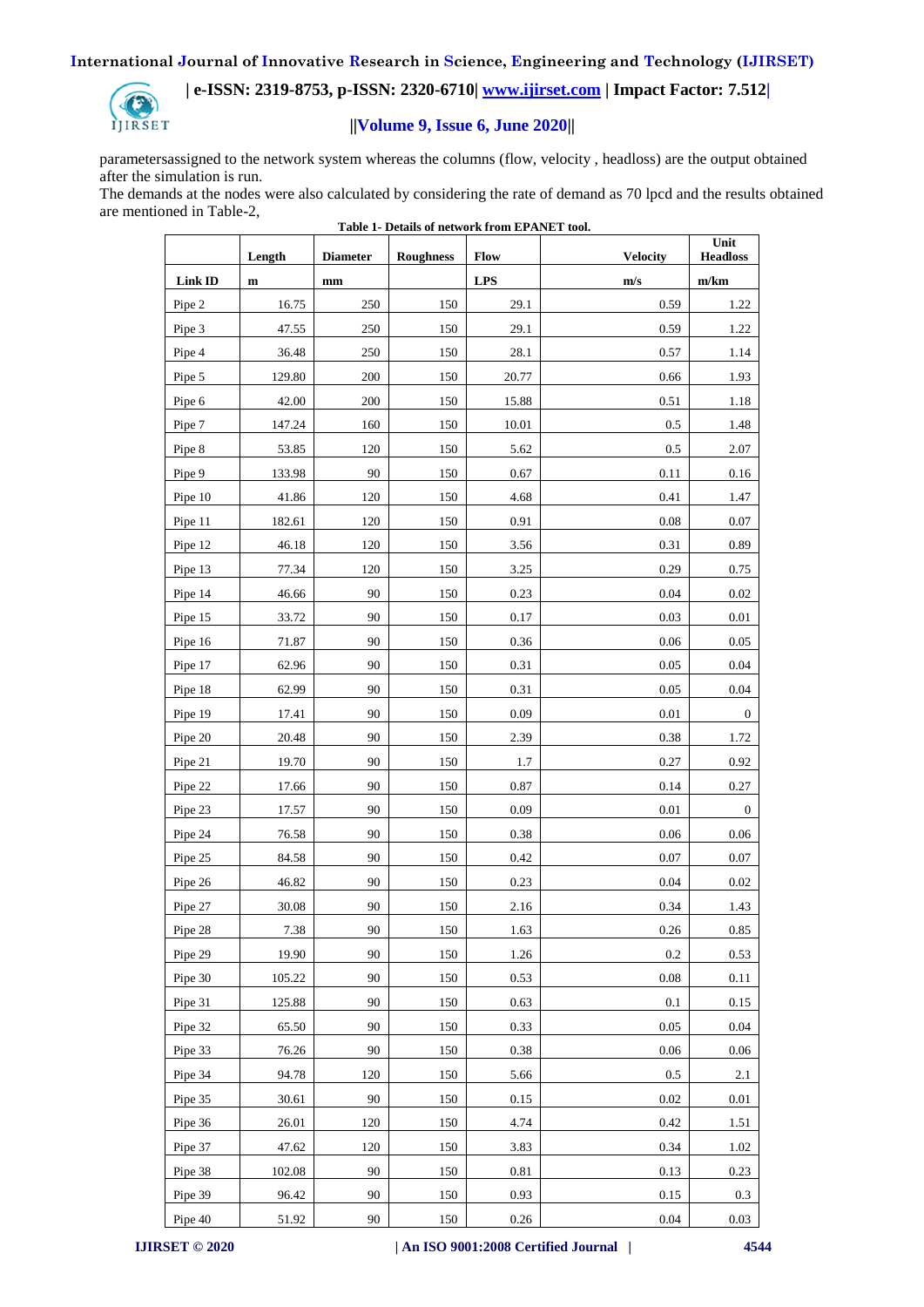

 **| e-ISSN: 2319-8753, p-ISSN: 2320-6710| [www.ijirset.com](http://www.ijirset.com/) | Impact Factor: 7.512|**

## **||Volume 9, Issue 6, June 2020||**

|          | Length      | <b>Diameter</b> | <b>Roughness</b> | Flow       | <b>Velocity</b>  | Unit<br><b>Headloss</b> |
|----------|-------------|-----------------|------------------|------------|------------------|-------------------------|
| Link ID  | $\mathbf m$ | mm              |                  | <b>LPS</b> | m/s              | m/km                    |
| Pipe 41  | 38.46       | 90              | 150              | 0.19       | 0.03             | 0.02                    |
| Pipe 42  | 60.17       | 90              | 150              | 0.3        | 0.05             | 0.04                    |
| Pipe 43  | 143.26      | 90              | 150              | 3.65       | 0.57             | 3.78                    |
| Pipe 44  | 153.60      | 90              | 150              | 0.76       | 0.12             | 0.21                    |
| Pipe 45  | 27.62       | 90              | 150              | 2.17       | 0.34             | 1.44                    |
| Pipe 46  | 48.11       | 90              | 150              | 1.67       | 0.26             | 0.89                    |
| Pipe 47  | 50.67       | 90              | 150              | 1.28       | 0.2              | 0.54                    |
| Pipe 48  | 25.99       | 90              | 150              | 0.13       | 0.02             | 0.01                    |
| Pipe 49  | 30.99       | 90              | 150              | 0.15       | 0.02             | 0.01                    |
| Pipe 50  | 18.16       | 90              | 150              | 0.9        | 0.14             | 0.28                    |
| Pipe 51  | 30.54       | 90              | 150              | 1.42       | 0.22             | 0.65                    |
| Pipe 52  | 31.25       | 90              | 150              | 0.79       | 0.12             | 0.22                    |
| Pipe 55  | 19.13       | 90              | 150              | 0.48       | 0.07             | 0.09                    |
| Pipe 56  | 40.85       | 90              | 150              | 0.37       | 0.06             | 0.05                    |
| Pipe 58  | 43.88       | 90              | 150              | 0.22       | 0.03             | 0.02                    |
| Pipe 59  | 9.80        | 90              | 150              | $-0.37$    | 0.06             | 0.06                    |
| Pipe 60  | 57.18       | 90              | 150              | 0.28       | 0.04             | 0.03                    |
| Pipe 61  | 32.23       | 90              | 150              | 0.59       | 0.09             | 0.13                    |
| Pipe 63  | 12.92       | 90              | 150              | 0.01       | $\boldsymbol{0}$ | $\boldsymbol{0}$        |
| Pipe 64  | 33.80       | 90              | 150              | 1.24       | 0.2              | 0.51                    |
| Pipe 65  | 40.76       | 90              | 150              | 0.2        | 0.03             | 0.02                    |
| Pipe 67  | 15.13       | 90              | 150              | 2.08       | 0.33             | 1.33                    |
| Pipe 68  | 66.34       | 90              | 150              | 0.33       | 0.05             | 0.04                    |
| Pipe 69  | 25.61       | 90              | 150              | 1.67       | 0.26             | 0.89                    |
| Pipe 70  | 62.63       | 90              | 150              | 0.31       | 0.05             | 0.04                    |
| Pipe 71  | 102.48      | 90              | 150              | 1.23       | 0.19             | 0.5                     |
| Pipe 72  | 65.10       | $90\,$          | 150              | 0.32       | $0.05\,$         | $0.04\,$                |
| Pipe 73  | 80.31       | 90              | 150              | 0.4        | 0.06             | 0.06                    |
| Pipe 74  | 87.04       | 90              | 150              | 0.76       | 0.12             | 0.21                    |
| Pipe 75  | 41.80       | 90              | 150              | 0.21       | 0.03             | 0.02                    |
| Pipe 76  | 24.57       | 90              | 150              | 0.12       | 0.02             | $0.01\,$                |
| Pipe 77  | 15.70       | 90              | 150              | 0.08       | 0.01             | $\boldsymbol{0}$        |
| Pipe 91  | 253.50      | 160             | 150              | 7.15       | 0.36             | 0.8                     |
| Pipe 92  | 119.08      | 110             | 150              | 5.88       | 0.62             | 3.44                    |
| Pipe 93  | 174.20      | 90              | 150              | 0.87       | 0.14             | 0.27                    |
| Pipe 94  | 38.20       | 110             | 150              | 4.41       | 0.46             | 2.02                    |
| Pipe 95  | 174.91      | 90              | 150              | 2.69       | 0.42             | 2.15                    |
| Pipe 96  | 45.67       | 90              | 150              | 1.3        | 0.2              | 0.56                    |
| Pipe 97  | 98.12       | 90              | 150              | 0.49       | 0.08             | 0.09                    |
| Pipe 98  | 104.83      | 90              | 150              | 0.52       | 0.08             | 0.1                     |
| Pipe 99  | 115.35      | 90              | 150              | 0.58       | 0.09             | 0.13                    |
| Pipe 100 | 162.18      | 90              | 150              | 1.53       | 0.24             | 0.75                    |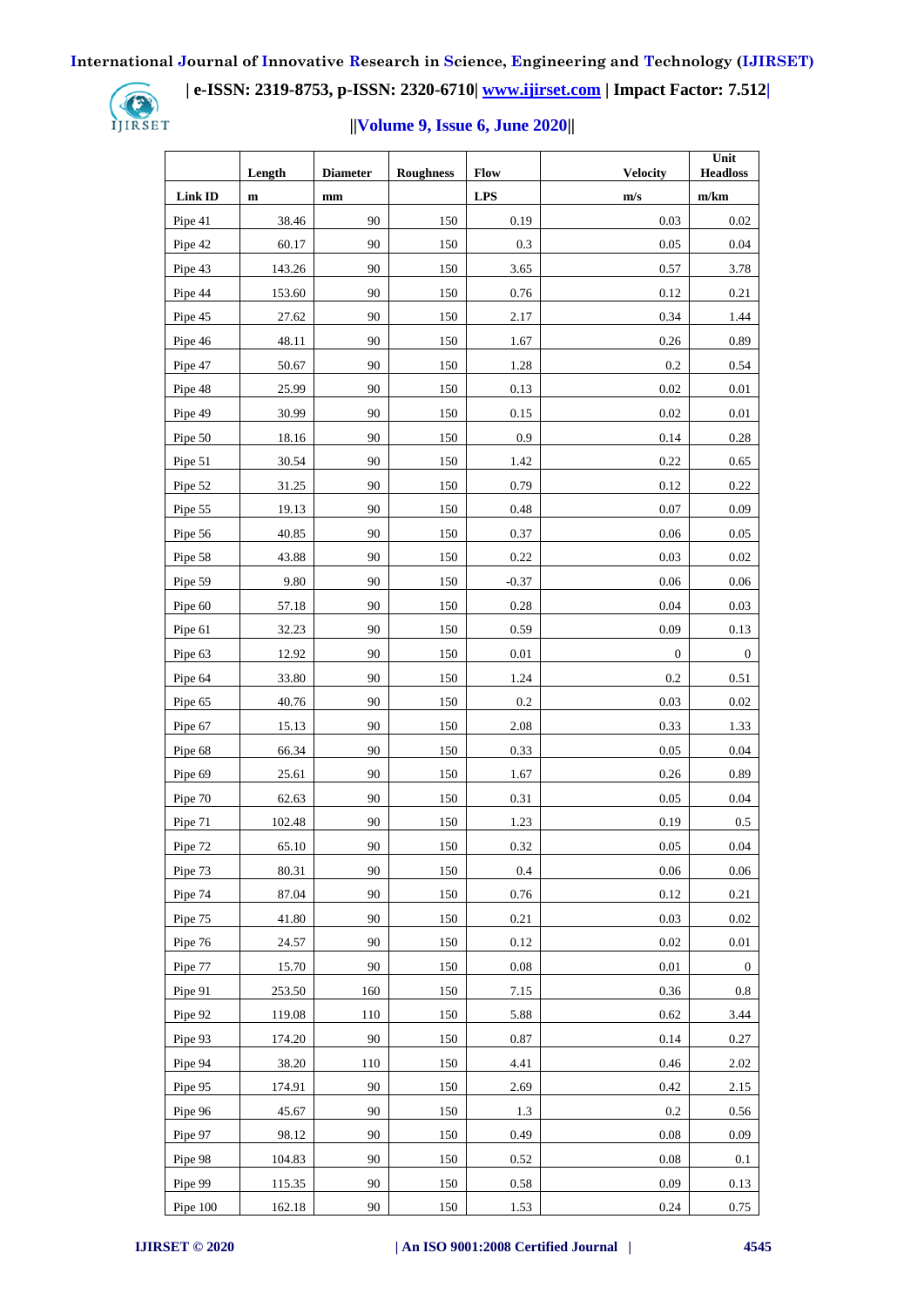IJIRSET

## **| e-ISSN: 2319-8753, p-ISSN: 2320-6710| [www.ijirset.com](http://www.ijirset.com/) | Impact Factor: 7.512|**

## **||Volume 9, Issue 6, June 2020||**

|                | Length       | <b>Diameter</b> | <b>Roughness</b> | Flow       | <b>Velocity</b> | Unit<br><b>Headloss</b> |
|----------------|--------------|-----------------|------------------|------------|-----------------|-------------------------|
| <b>Link ID</b> | m            | mm              |                  | <b>LPS</b> | m/s             | m/km                    |
| Pipe $101$     | 123.18       | 90              | 150              | 0.62       | 0.1             | 0.14                    |
| Pipe 102       | 20.77        | 90              | 150              | 0.1        | 0.02            | $\theta$                |
| Pipe 1         | 6.51         | 90              | 150              | 0.63       | 0.1             | 0.15                    |
| Pipe 53        | 62.67        | 90              | 150              | 0.35       | 0.06            | 0.05                    |
| Pipe 54        | 42.70        | 90              | 150              | 0.25       | 0.04            | 0.03                    |
| Pipe 57        | 20.54        | 90              | 150              | 0.1        | 0.02            | $\theta$                |
| Pipe 62        | 35.59        | 90              | 150              | 0.17       | 0.03            | 0.01                    |
| Valve V1       | $\sharp N/A$ | 90              | $\sharp N/A$     | 0.33       | 0.05            | $\theta$                |

#### **Table 2-Nodal demand at nodes.**

| Node ID  | <b>LPS</b>       |
|----------|------------------|
| Junc J2  | $\boldsymbol{0}$ |
| Junc J3  | 0.24             |
| Junc J4  | 0.18             |
| Junc J5  | 0.65             |
| Junc J6  | 0.21             |
| Junc J7  | 0.74             |
| Junc J8  | 0.27             |
| Junc J9  | 0.67             |
| Junc J10 | 0.21             |
| Junc J11 | 0.91             |
| Junc J12 | 0.08             |
| Junc J13 | 0.23             |
| Junc J14 | 0.38             |
| Junc J15 | 0.42             |
| Junc J16 | 0.23             |
| Junc J17 | 0.09             |
| Junc J18 | 0.09             |
| Junc J19 | 0.1              |
| Junc J20 | 0.1              |
| Junc J21 | 0.07             |
| Junc J22 | 0.31             |
| Junc J23 | 0.31             |
| Junc J24 | 0.36             |
| Junc J25 | 0.23             |
| Junc J26 | 0.17             |
| Junc J27 | 0.53             |
| Junc J28 | 0.63             |
| Junc J29 | 0.1              |
| Junc J30 | 0.04             |
| Junc J31 | 0.33             |
| Junc J32 | 0.15             |
| Junc J33 | 0.47             |
| Junc J34 | 0.1              |
| June J35 | 0.24             |
| Junc J36 | 0.15             |
| Junc J37 | 0.1              |
| Junc J38 | 0.6              |
| Junc J39 | 0.35             |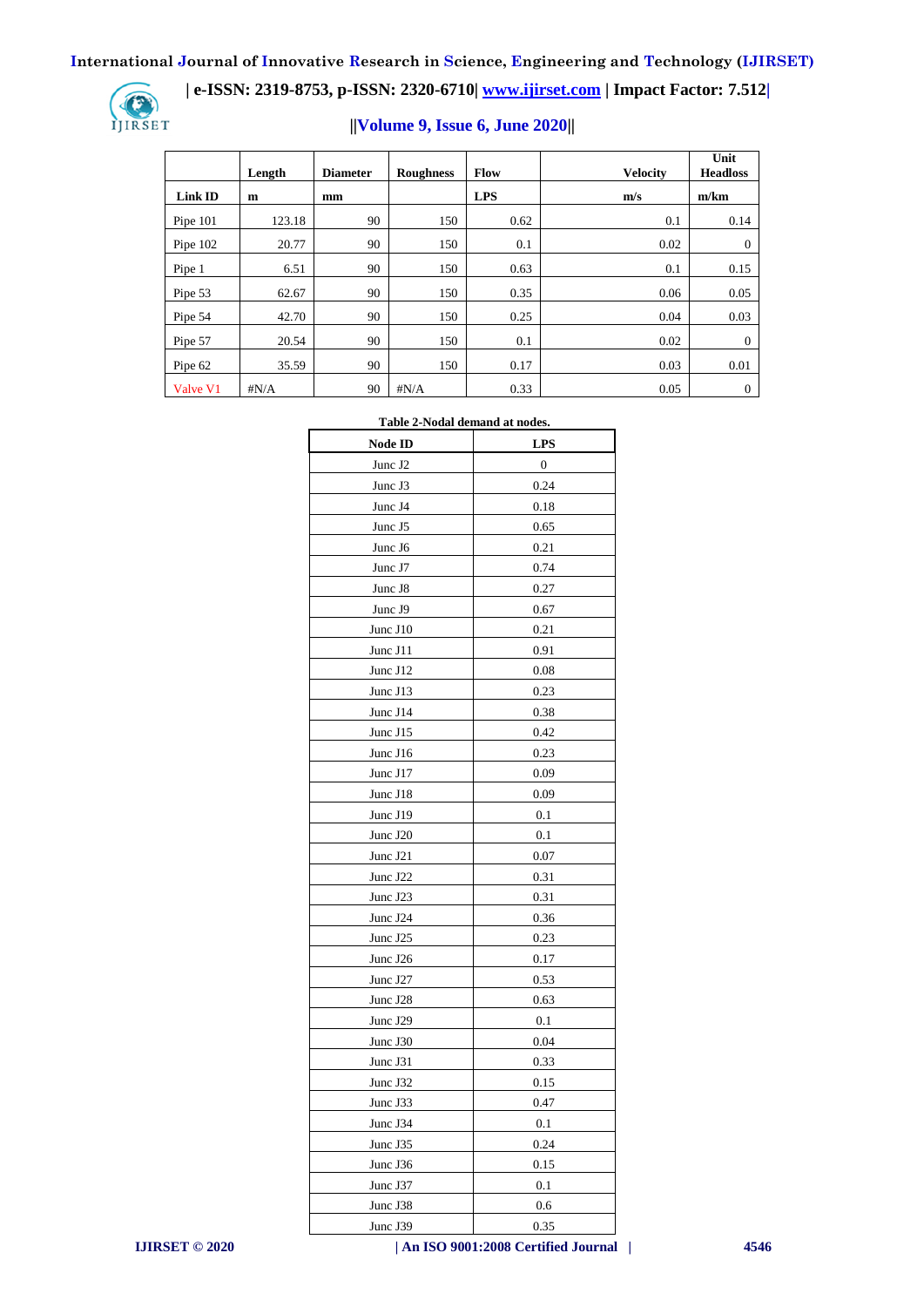IJIRSET

## **| e-ISSN: 2319-8753, p-ISSN: 2320-6710| [www.ijirset.com](http://www.ijirset.com/) | Impact Factor: 7.512|**

## **||Volume 9, Issue 6, June 2020||**

| <b>Node ID</b> | <b>LPS</b>  |
|----------------|-------------|
| Junc J40       | 0.3         |
| Junc J41       | 0.16        |
| Junc J42       | 0.25        |
| Junc J43       | 0.72        |
| Junc J44       | 0.13        |
| Junc J45       | 0.05        |
| Junc J46       | 0.2         |
| Junc J47       | 0.22        |
| Junc J48       | 0.24        |
| Junc J49       | 0.15        |
| Junc J50       | 0.13        |
| Junc J51       | 0.9         |
| Junc J52       | 0.25        |
| Junc J53       | 0.76        |
| Junc J54       | 0.81        |
| Junc J55       | 0.26        |
| Junc J56       | 0.48        |
| Junc J57       | 0.19        |
| Junc J58       | 0.28        |
| Junc J59       | 0.13        |
| Junc J60       | 0.32        |
| Junc J61       | 0.51        |
| Junc J62       | 0.31        |
| Junc J63       | 0.4         |
| Junc J64       | 0.15        |
| Junc J65       | 0.17        |
| Junc J66       | 0.2         |
| Junc J67       | 0.39        |
| Junc J68       | 0.33        |
| Junc J69       | 0.38        |
| Junc J70       | 0.08        |
| Junc J71       | 0.43        |
| June 172       | 0.21        |
| Junc J73       | 0.12        |
| Junc J88       | 1.27        |
| Junc J89       | 0.6         |
| Junc J90       | 0.87        |
| Junc J91       | 0.19        |
| Junc J92       | 0.52        |
| Junc J93       | 0.58        |
| Junc J94       |             |
| Junc J95       | 0.1<br>0.87 |
| Junc J96       | 0.23        |
| Junc J97       | 0.62        |
| Junc J98       | 0.49        |
|                |             |
| Junc J99       | 0.81        |
| Junc J1        | 0.03        |
| Junc J74       | 0.1         |
| Junc J75       | 0.17        |
| Resvr R1       | $-29.1$     |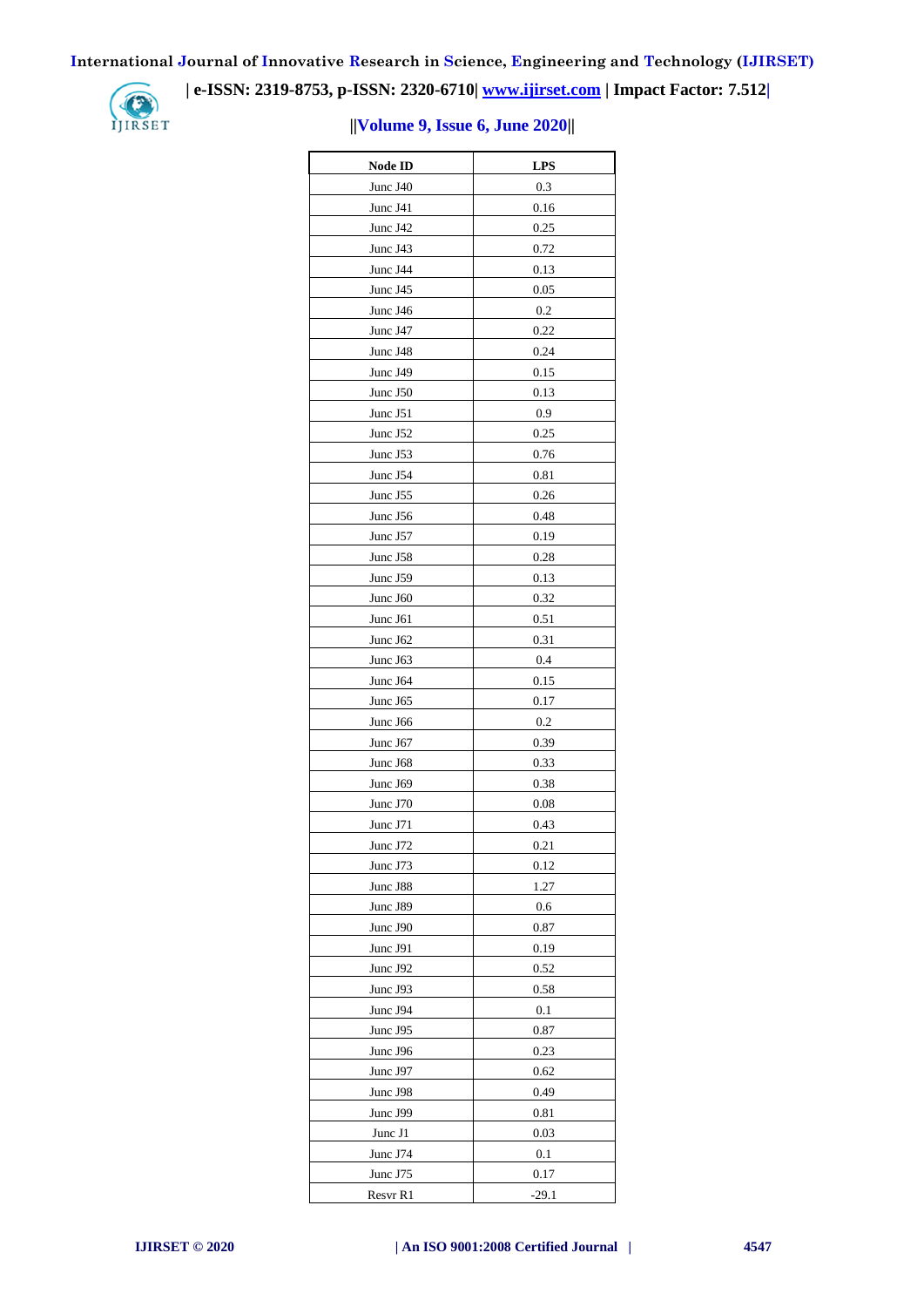

 **Fig4-Base Demand vs Flow**

Fig 2 shows the representation of distribution network between residual pressure at all nodes and the corresponding flow in the pipes.by knowing these parameters the diameter of the pipe is usually fixed by using trialand error method. The parameters like pressure vs flow & base demand vs flow are shown in Fig-3& Fig-4 respectively.

## **IV. CONCLUSION**

1. The pressure at all the nodes in the distribution network was founf tyo be greater than 7 m.. The flow can be taken easily.